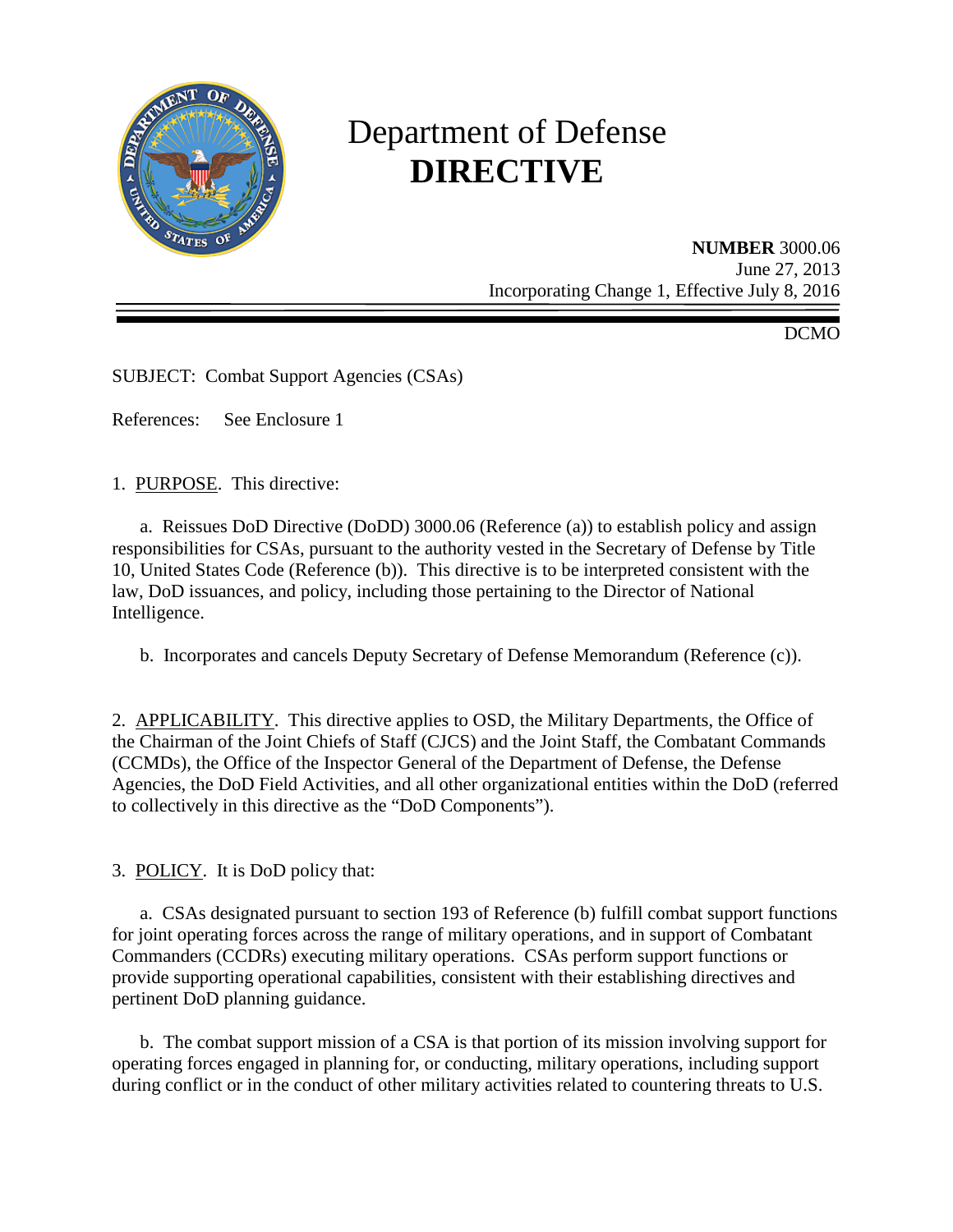national security. This mission is focused on providing support to echelons at the CCMD level and below and may not encompass the full scope of the CSA's mission.

c. A CSA will provide and plan for the optimum support capabilities attainable within existing and programmed resources to the operational commanders within the parameters of the CSA's statutory responsibilities and its chartering DoDD. For these purposes, CSAs will participate fully in the Joint Strategic Planning System and the Adaptive Planning and Execution System to define current joint warfighting capability needs and will utilize the Joint Capabilities Integration and Development System (JCIDS) to define and validate future joint warfighting capability needs.

 d. The relationship between a CSA and a CCMD is support, like that described in Joint Publication 1 (Reference (d)), with the CSA typically operating in a supporting-to-supported relationship relative to the CCDRs. A CSA Director exercises the authority and bears responsibilities like those of a supporting commander. A CCDR may modify the support relationship to that of direct support to a subordinate unit within the CCMD. The CCDR may also give authoritative direction regarding the CCDR's requirements to CSAs supporting the CCDR's military operations.

 (1) Absent modifying direction from the Secretary of Defense, the CCDR exercises control over the performance of duties of the CSA elements supporting operations, to include tactical control for force protection over all CSA elements (except DoD personnel for whom the chiefs of U.S. diplomatic missions have security responsibilities by law or interagency agreement) within the CCDR's area of responsibility.

 (2) A CSA Director will retain the supporting relationship with all the CCMDs, even if the CSA Director (or a senior military officer within the CSA) is also serving, as an additional duty, as a commander of a joint force for a designated CCMD.

4. RESPONSIBILITIES. See Enclosure 2.

5. RELEASABILITY. **Cleared for public release**. This directive is available on the DoD Issuances Website at http://www.dtic.mil/whs/directives.

6. SUMMARY OF CHANGE. The changes to this issuance are administrative and update organizational titles and references for accuracy.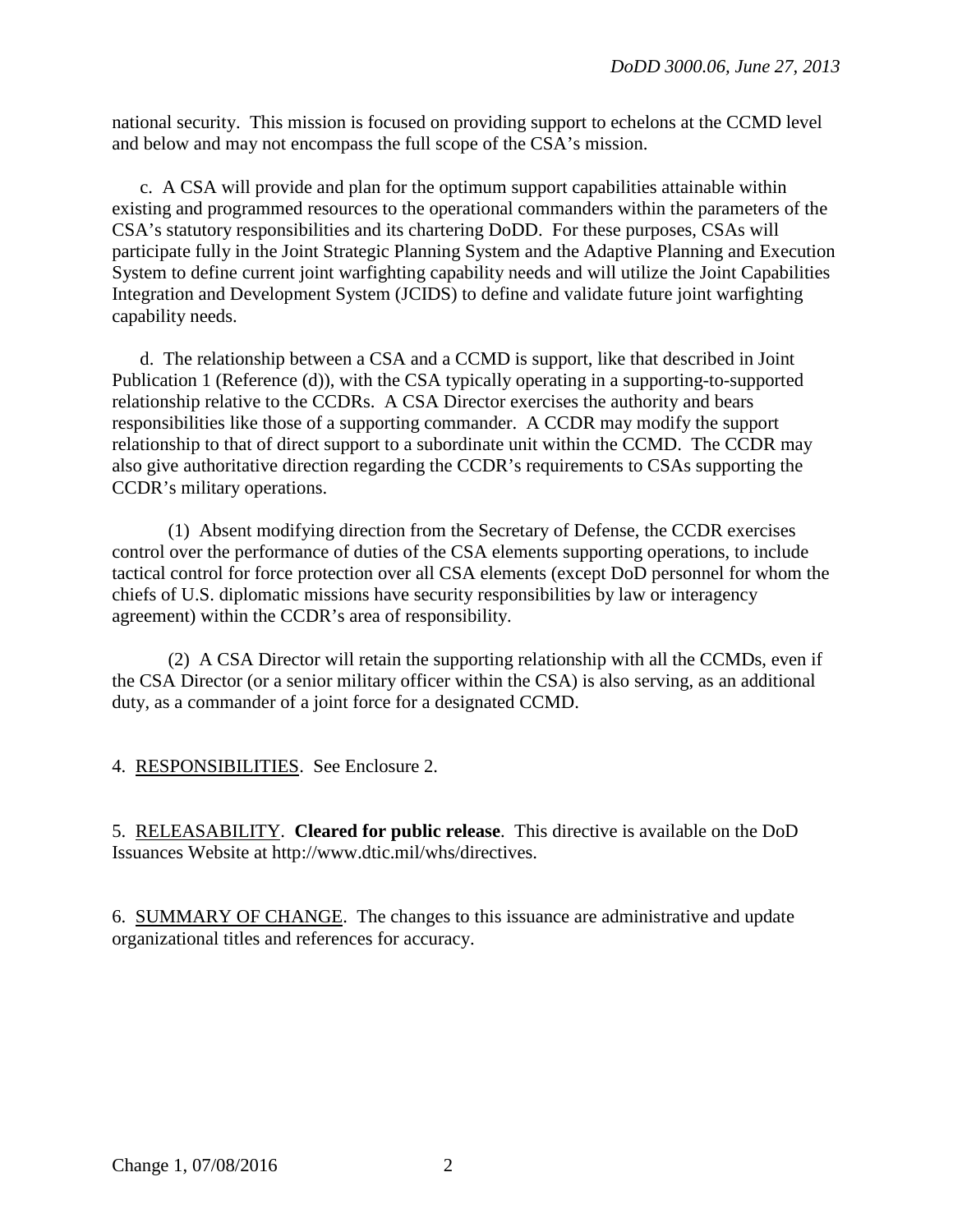7. EFFECTIVE DATE. This directive is effective June 27, 2013.

Clity's Carte

 Ashton B. Carter Deputy Secretary of Defense

Enclosures

1. References

2. Responsibilities

3. Current CSAs

Glossary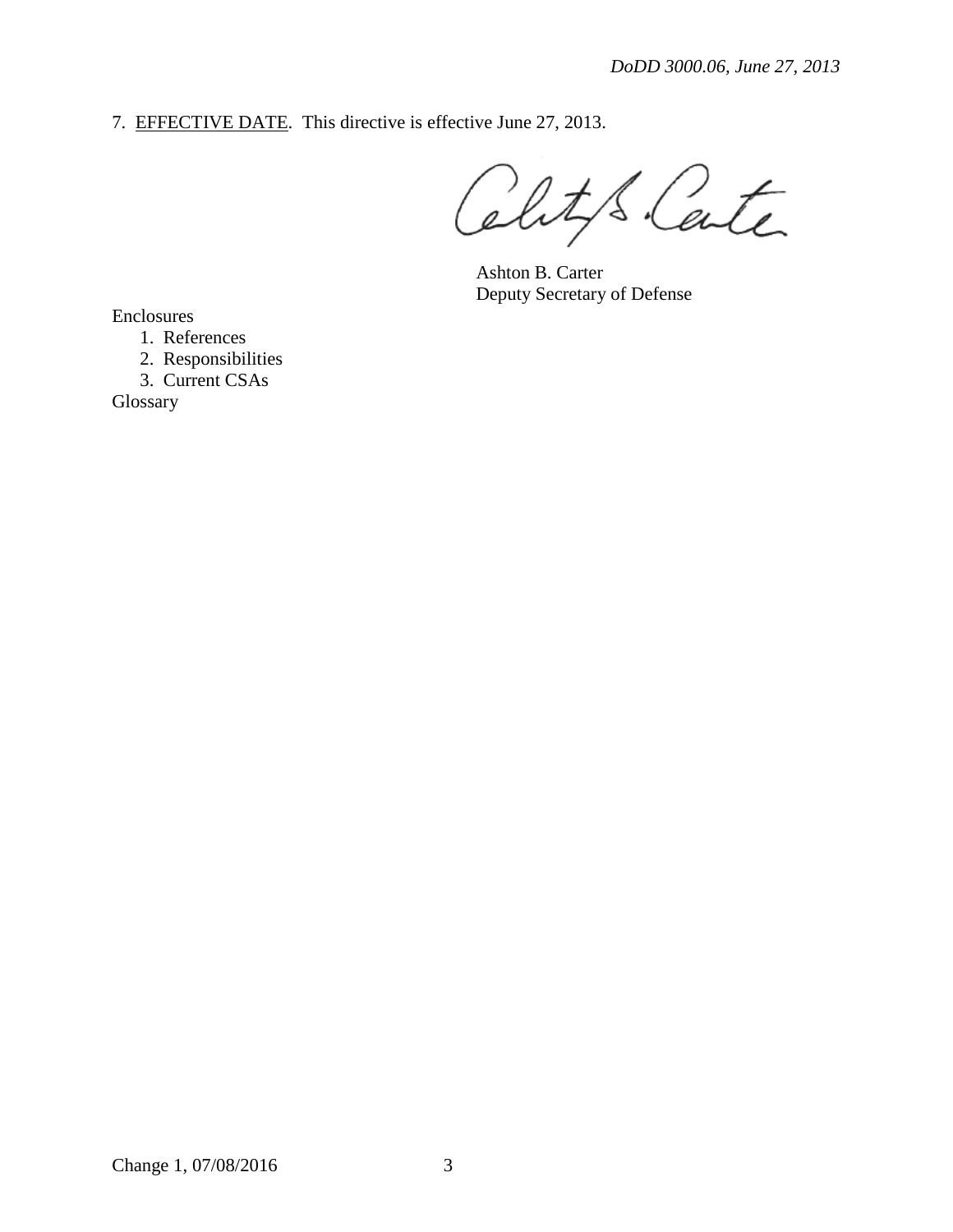#### ENCLOSURE 1

#### REFERENCES

- (a) DoD Directive 3000.06, "Combat Support Agencies," July 10, 2007 (hereby cancelled)
- (b) Title 10, United States Code
- (c) Deputy Secretary of Defense Memorandum, "Procedures for Combat Support Agency Review Team Assessments (CSART)," October 24, 2008 (hereby cancelled)
- (d) Joint Publication 1, "Doctrine for the Armed Forces of the United States," March 25, 2013
- (e) DoD Directive 5143.01, "Under Secretary of Defense for Intelligence (USD(I))," October 24, 2014, as amended
- (f) Chairman of the Joint Chiefs of Staff Instruction 3460.01C, "Combat Support Agency Review Team Assessments," August 9, 2012
- (g) DoD Manual 8910.01, Volume 1, "DoD Information Collections Manual," June 30, 2014, as amended
- (h) DoD Directive 1404.10, "DoD Civilian Expeditionary Workforce," January 23, 2009
- (i) DoD Instruction 1100.22, "Policy and Procedures for Determining Workforce Mix," April 12, 2010
- (j) DoD Directive 1322.18, "Military Training," January 13, 2009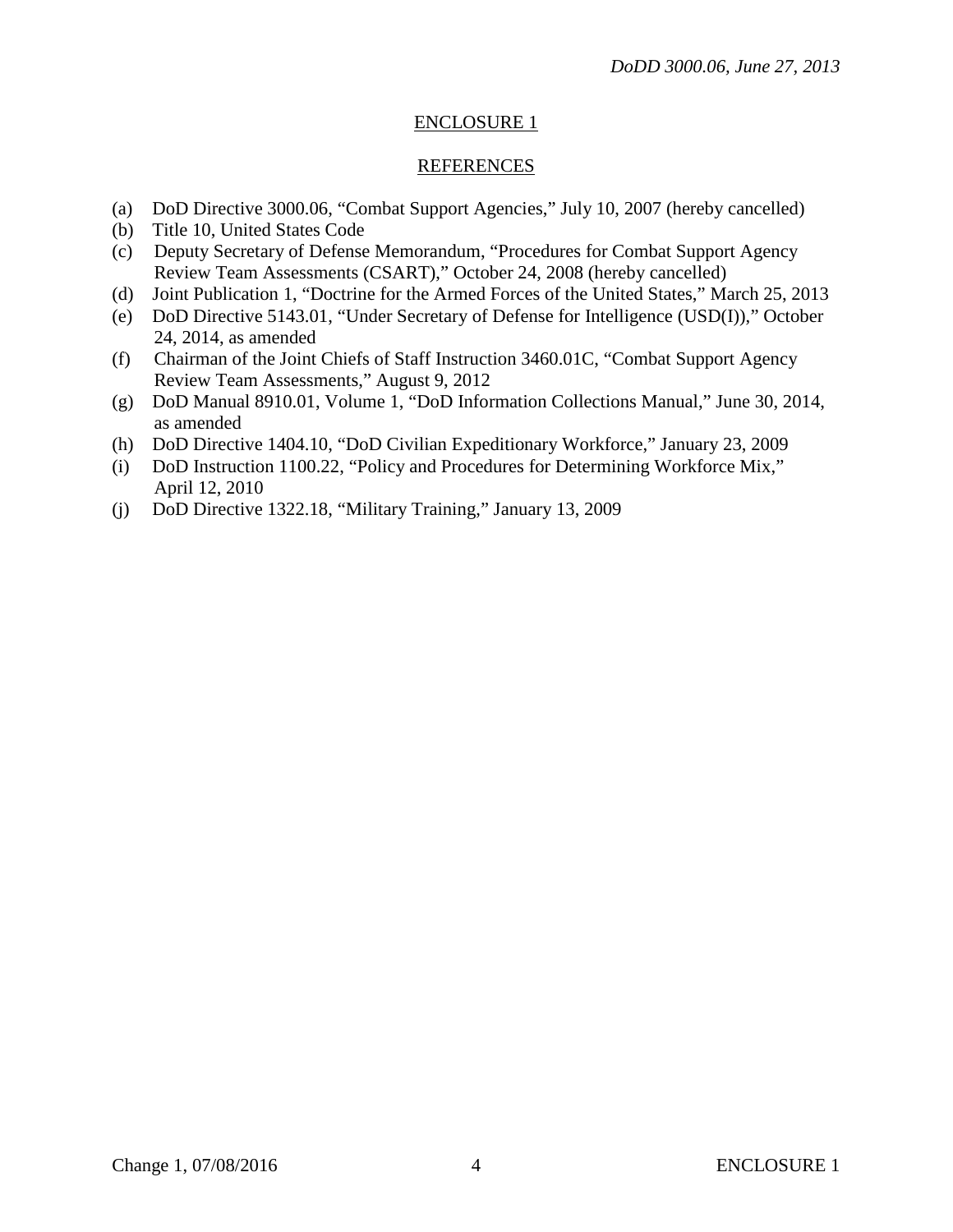### ENCLOSURE 2

## **RESPONSIBILITIES**

1. UNDER SECRETARY OF DEFENSE FOR INTELLIGENCE. In accordance with DoDD 5143.01 (Reference (e)) and in addition to those responsibilities in section 2 of this enclosure, the Under Secretary of Defense for Intelligence:

a. Establishes policies and procedures with respect to the combat support functions performed by those defense intelligence agencies designated as CSAs in support of the CJCS requirements mandated in section 193 of Reference (b).

 b. In consultation with the Director of National Intelligence, develops and implements policies and programs to correct deficiencies identified by the CJCS and other DoD officials for those defense intelligence agencies designated as CSAs to accomplish assigned mission support of military combat operations.

c. After consultation with the Director of National Intelligence, establishes policies and procedures for reporting readiness not addressed by the Defense Readiness Reporting System (DRRS) due to security issues for the National Security Agency/Central Security Service and the National Geospatial-Intelligence Agency.

2. OSD COMPONENT HEADS. The OSD Component heads exercise authority, direction, and control over Defense Agencies and DoD Field Activities as designated by the Secretary of Defense and are accountable to the Secretary of Defense for the mission performance of such agencies and activities. This includes accountability for each CSA in the CSA's preparation for, and execution of, combat support missions in support of operational forces. OSD Component heads:

a. Ensure the CSA possesses the requisite capability necessary to meet the warfighting needs of the CCDRs and is prepared, trained, and resourced to execute, on a priority basis, the agency's combat support mission. Ensure the CSA Directors correct readiness shortfalls identified by the CJCS and the CCDRs, consistent with section 193 of Reference (b).

 b. Consult with the CJCS with regard to CSA joint warfighting requirements, programming levels, priorities, capabilities, joint training exercise participation, readiness reporting, and their overall readiness to perform current and future CSA missions.

c. Consult with the CJCS and recommend to the Secretary of Defense priorities for CSA support when overall requirements in support of military operations exceed a CSA's capability to provide adequate support. Recommend to the Secretary of Defense additional departmental assets to mitigate the shortfalls and make arrangements for their use, as appropriate.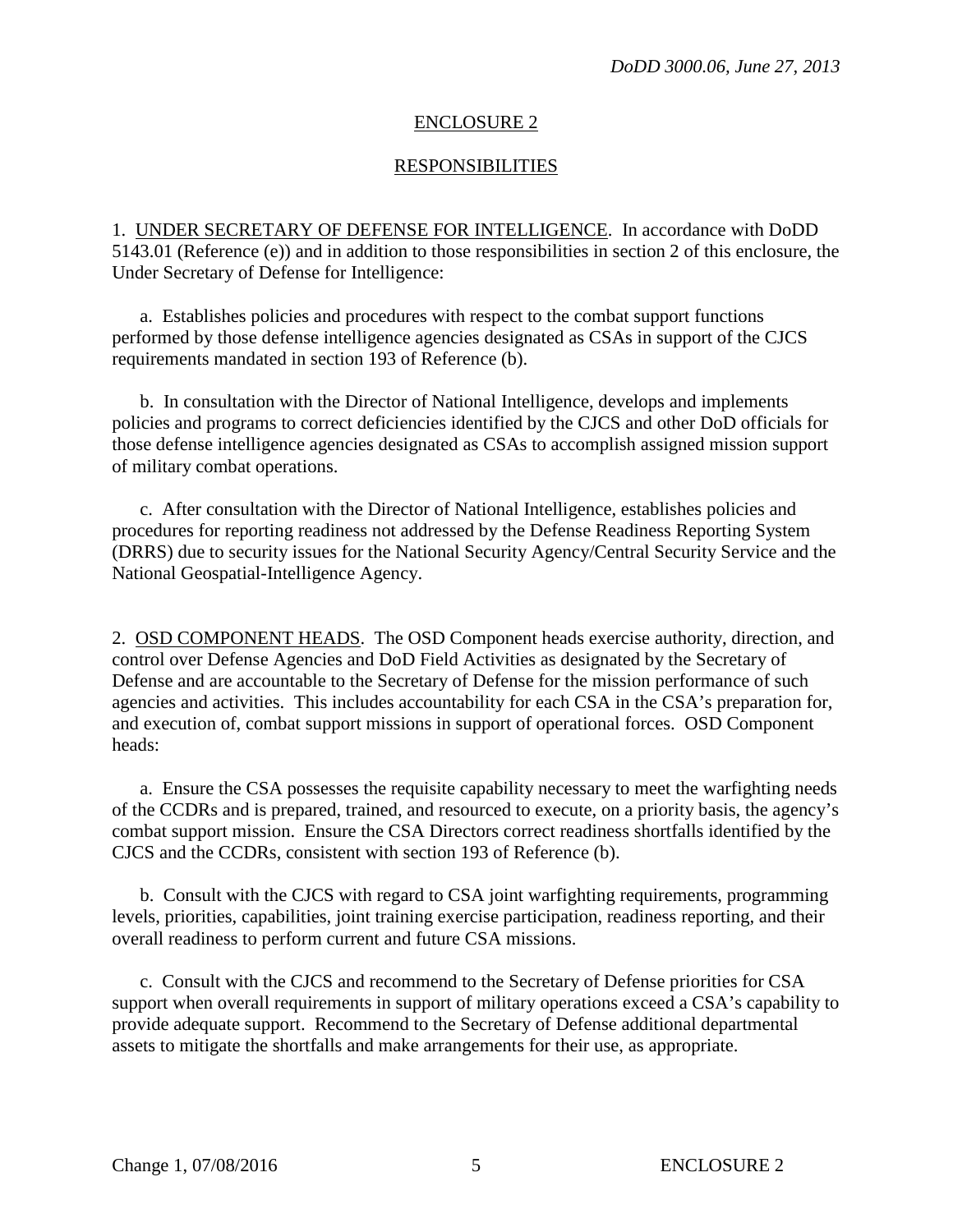d. In coordination with the CJCS, serve as the Secretary of Defense's representative to non-DoD elements in any negotiations concerning readiness shortfalls and possible remedial steps.

e. Support the biennial CSA Review Team (CSART) assessments, in accordance with CJCS Instruction 3460.01C (Reference (f)), and:

 (1) Within 5 business days of the completion and delivery of the CSART assessment, submit a memorandum to the Deputy Secretary of Defense, with a copy provided to the CJCS, either concurring with the assessment or outlining specific non-concurrences with the assessment and its recommendations.

 (2) Upon direction from the Deputy Secretary of Defense, provide the Deputy Secretary of Defense, CJCS, and the affected DoD Components with a plan of action and milestones to implement the assessment's recommendations. The CJCS and Deputy Chief Management Officer will monitor implementation.

 (3) Review and implement the recommendations, including verifying that the CJCS recommendations are consistent with strategic guidance, propose offsets, and provide programming guidance to the Director, Cost Assessment and Program Evaluation, for the CSA or affected component to address the recommendations in its Program Objective Memorandum submission.

 f. Provide for the participation of subordinate CSAs in the Secretary of Defense Biennial Review of the Defense Agencies and DoD Field Activities as administered by the Deputy Chief Management Officer of the Department of Defense.

3. SECRETARIES OF THE MILITARY DEPARTMENTS. The Secretaries of the Military Departments consult with the CJCS on matters pertaining to CSAs, as prescribed in section 193 of Reference (b).

4. CJCS. The CJCS:

a. Oversees the planning and execution of each CSA's combat support mission, and:

 (1) Submits a report, in accordance with the procedures in Volume 1 of DoD Manual 8910.01 (Reference (g)), to the Secretary of Defense at least every 2 years on the responsiveness and readiness of each CSA.

 (2) Provides for the participation of each CSA in joint training events and exercises. Assesses the CSA's performance in such activities, and takes steps to provide for changes to improve the CSA's performance.

 (3) Develops and maintains a uniform readiness reporting system for each CSA in consultation with that CSA Director.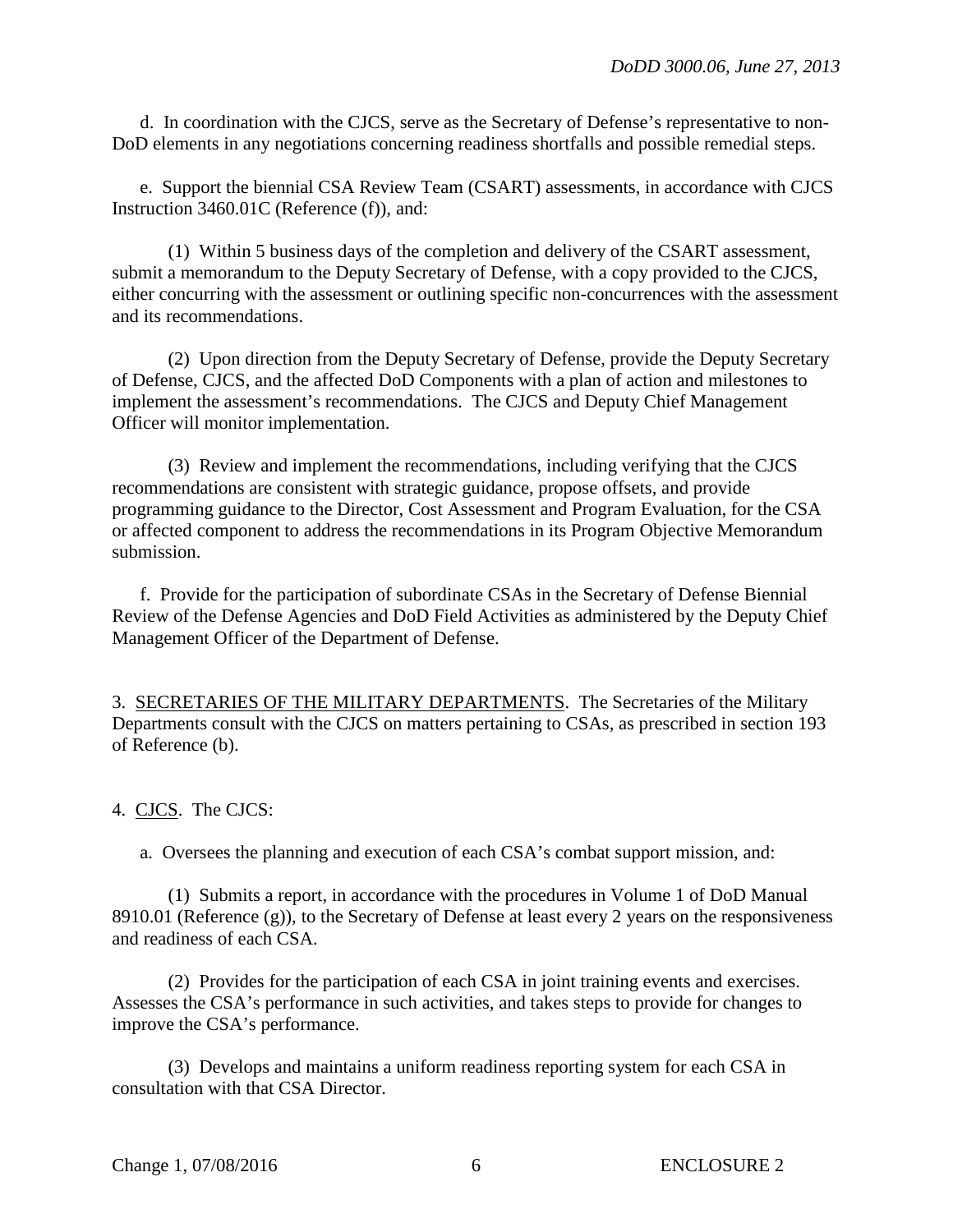b. Provides military advice and planning guidance to the CSAs and the CCDRs in the preparation of their operational plans, and provides for full participation by the CSAs in the joint lessons learned and operational after-action review processes.

c. Provides military advice on the allocation of a CSA's capabilities across CCMDs to the Secretary of Defense and the CSA Director, should the overall requirements in support of military operations exceed its capacity.

 d. Advises the Secretary of Defense on the extent to which program recommendations and budget proposals of the CSAs for a fiscal year conform to the priorities established in strategic plans and the priorities established for the requirements of the Military Departments and CCMDs. Submits to the Secretary of Defense, when necessary, alternative CSA program recommendations and budget proposals to achieve greater conformity with the priorities established in strategic plans and the priorities for the requirements of the CCDRs.

e. Conducts the biennial CSART assessments, in accordance with Reference (f), and will:

 (1) Ensure the CSART assessments inform the development of strategic guidance, to include the Quadrennial Defense Review, Guidance for the Employment of the Force, and Guidance for the Development of the Force.

 (2) Notify the OSD Component head 60 days prior to initiating the CSART assessment of the pending assessment and provide him or her with a copy of the previous cycle assessment and progress review.

#### 5. CCDRs. CCDRs:

a. Ensure that CCMD and subordinate command plans adequately specify CSA missions and tasks, and establish appropriate relationships for the CSAs supporting operations within their area of responsibility or over which they exercise tactical control for force protection. Each CCDR will provide planning and operational guidance to the CSAs and ensure that requirements for CSA support are adequately identified in requests for capabilities.

 b. Provide the Secretary of Defense, through the CJCS, the operational impact and risk assessment of any CSA capability shortfalls, should mission requirements exceed a CSA's ability to provide needed support in the absence of acceptable and readily available alternative solutions.

c. Provide for the participation of CSAs in CCMD joint training events and exercises; assess the performance of agency command-linked tasks; and provide feedback to the CSA Director through joint after-action reports.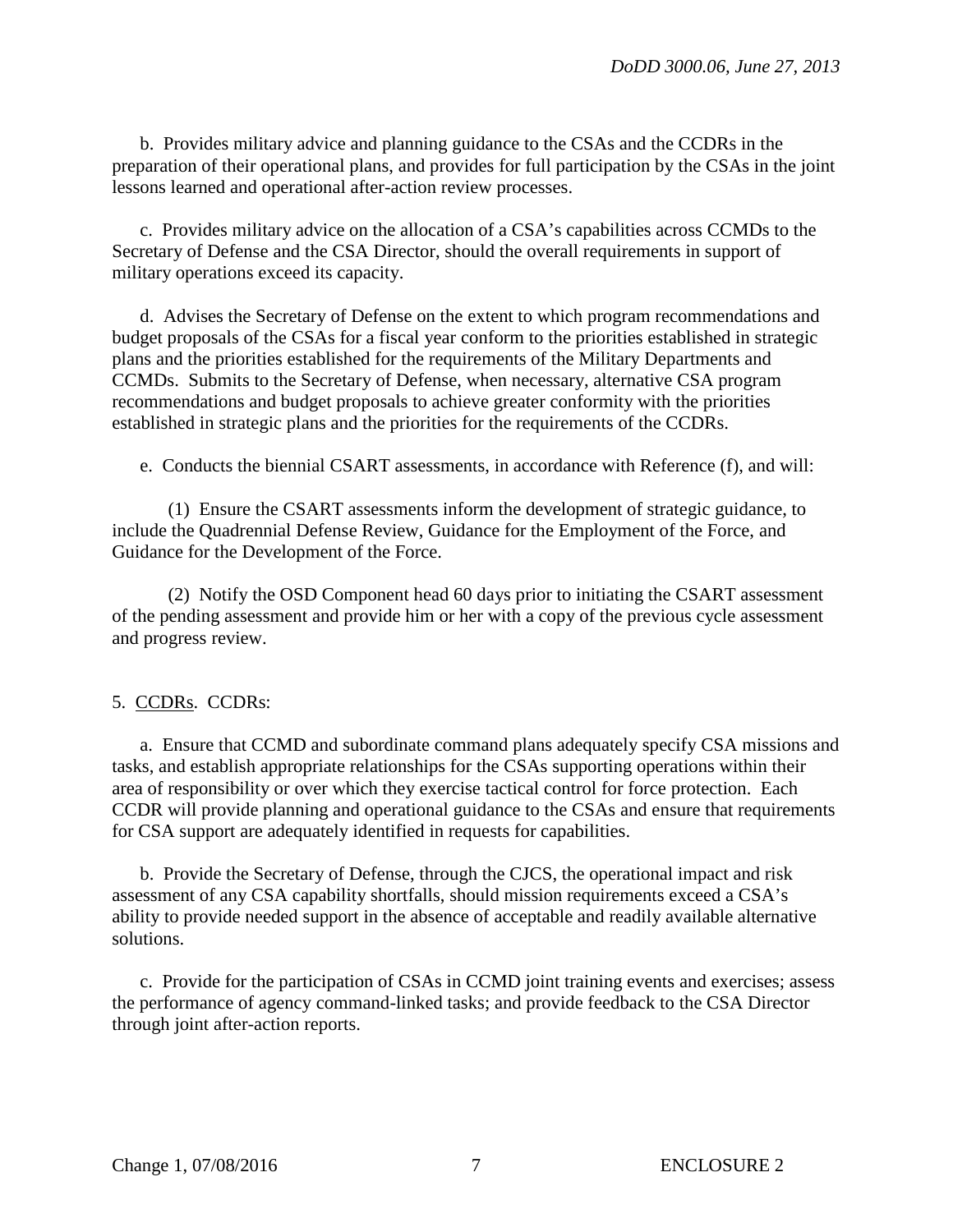d. Assess the relationship between the CCMD and the supporting CSAs while planning for military operations and request from the Secretary of Defense, through the CJCS, any modification required to carry out assigned missions.

6. CSA DIRECTORS. Under the authority, direction, and control of their respective OSD Component head as designated in section 4 of Enclosure 3, the CSA Directors:

a. Exercise the authority and fulfill the responsibilities and functions of a supporting agency to CCDRs planning or executing military operations, consistent with the CSA's established functions and responsibilities. Establish liaisons with the CCDR concerned to facilitate integration with CCMD planning and execution, as required, relative to the CSA's combat support mission.

 b. Prepare for and execute the CSA's combat support mission and fully participate in the development and review of operational plans through participation in the planning processes led by CCDRs, the CJCS, and OSD. Prepare and maintain internal operational plans to ensure the preparation for and execution of the agency's combat support mission and, when tasked by a supported commander, prepare such supporting plans, as necessary.

c. Deploy agency capability, including personnel and equipment, into a CCDR's area of responsibility in response to validated CCMD requests for support and deployment authorization by the Secretary of Defense.

 (1) Establish and resource sufficient emergency essential positions, in accordance with DoDD 1404.10 (Reference (h)), to support the requirements for agency personnel to deploy into a theater of operations and ensure that these personnel are properly trained and prepared.

 (2) When utilizing contractors to support or execute their combat support mission, ensure that these contracts and contractors meet the requirements of DoDI 1100.22 (Reference (i)) and that these personnel:

(a) Are properly prepared to deploy into a theater of operations.

(b) Are properly trained and prepared to meet the mission and theater requirements.

 (3) Establish, within the agency's deployed elements, a command and control structure that facilitates mission accomplishment while conforming to the operational direction of the supported commander.

 d. Plan, program, and budget sufficient resources to ensure the agency possesses the capability and is ready to execute its combat support mission. Provide the agency program recommendations and budget proposals for review, through the responsible OSD Component head, to the CJCS.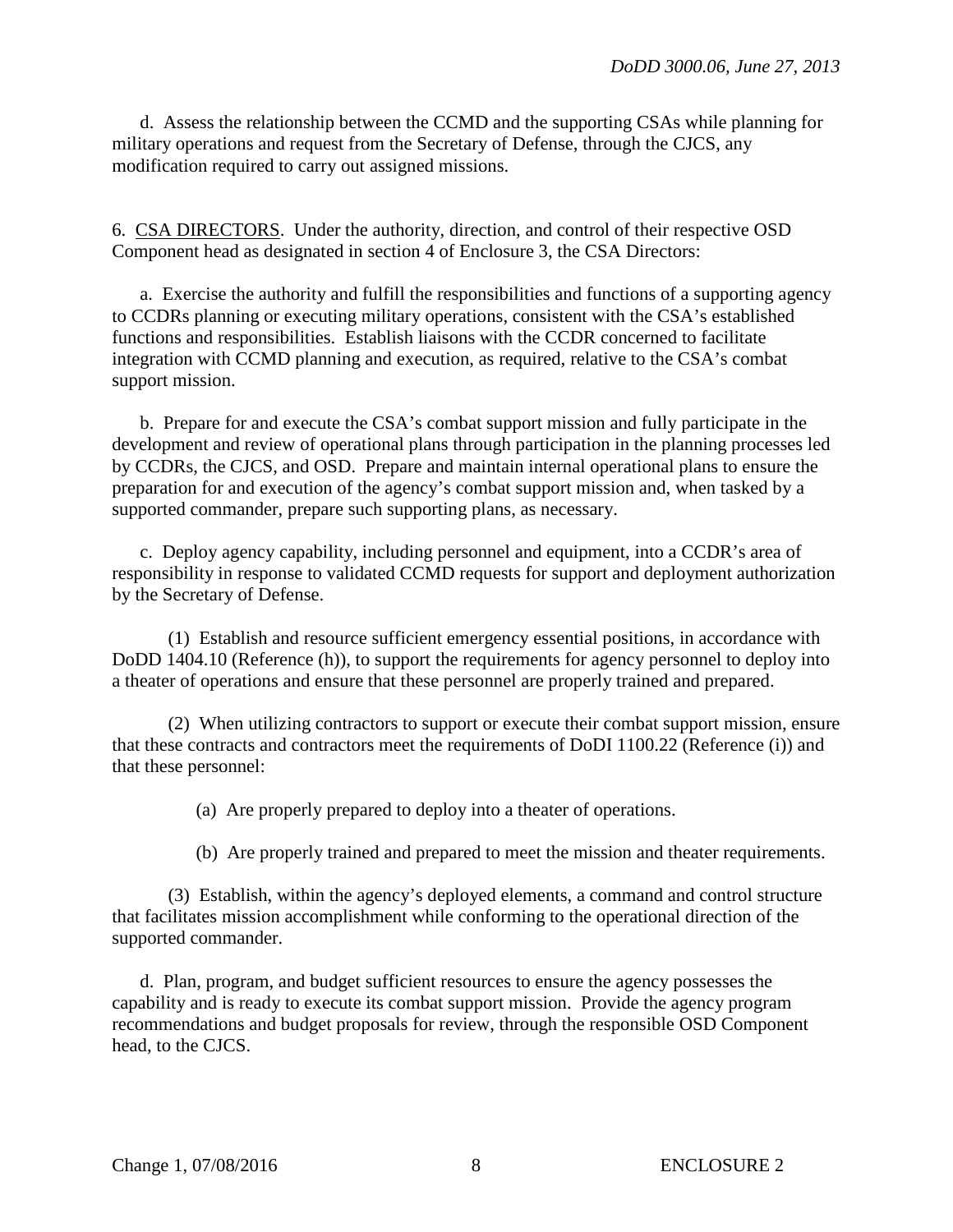e. Participate fully in the DRRS, the Chairman's Readiness System (CRS), and other operational and risk assessments.

f. Establish and conduct military and joint training programs to assure the capability to execute respective combat support missions. In accordance with DoDD 1322.18 (Reference (j)), CSAs will participate fully in the Joint Training System and take part in joint training events and joint exercises sponsored by the CJCS and the CCDRs.

g. Participate fully in the JCIDS processes to define and validate future combat support capability needs with the Joint Requirements Oversight Council (JROC). Take action under the JCIDS to meet unprogrammed combat support needs. Upon the request of the JROC, accept sponsorship of joint capabilities that fall within the scope of the agency's established responsibilities and functions.

 h. Inform the supervising OSD Component head, the CJCS, and the appropriate CCDRs immediately in writing of any capability shortfall, its impact on the agency's ability to provide required combat support for operating forces, and recommendations to resolve or mitigate the shortfall.

 i. Inform the CJCS of the agency's inability to execute all or part of a specified combat support mission and of any significant change in the CSA's readiness posture, in part through participation in the DRRS and the CRS.

j. Participate in the Secretary of Defense Biennial Review of the Defense Agencies and DoD Field Activities as administered by the Deputy Chief Management Officer of the Department of Defense.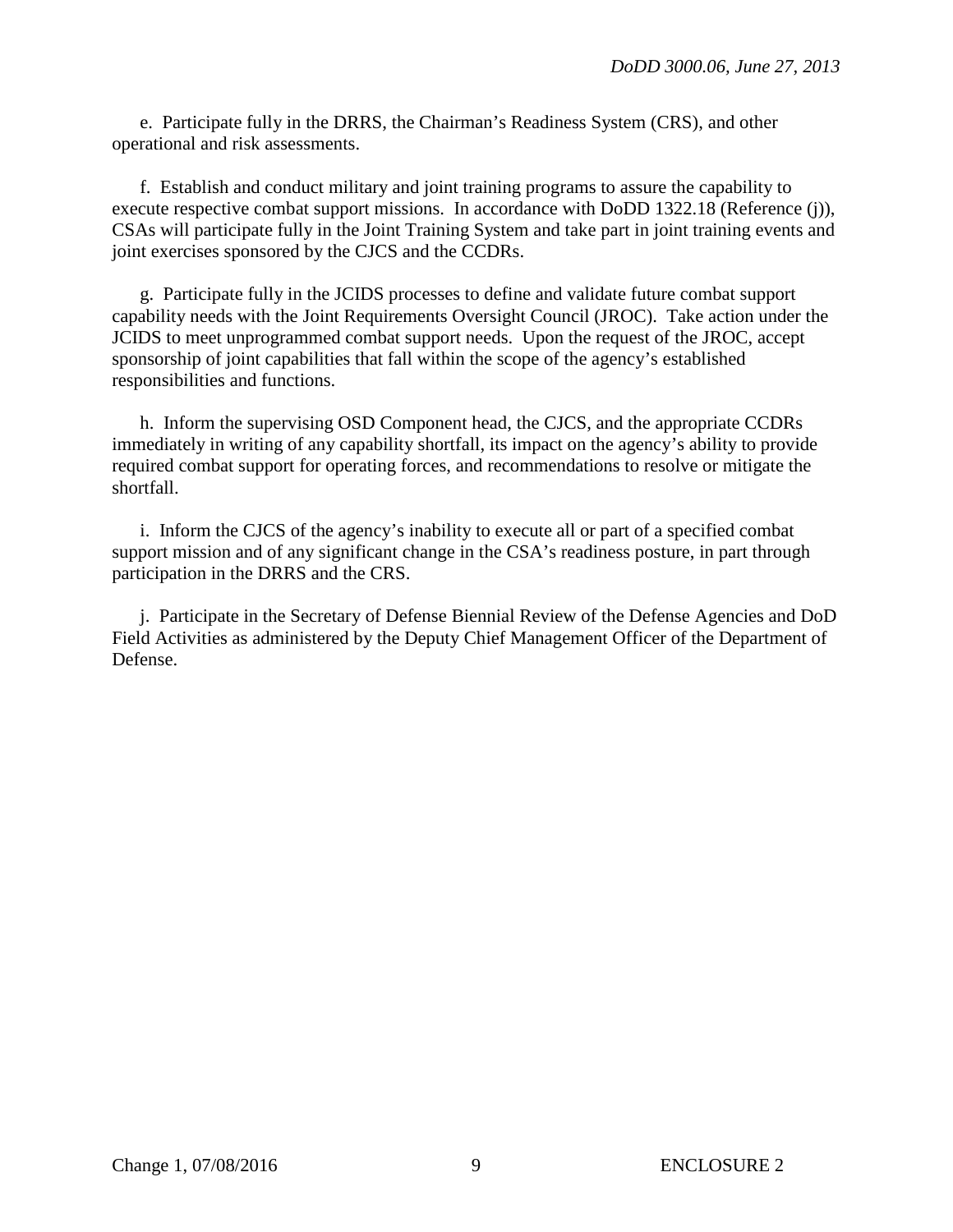## ENCLOSURE 3

## CURRENT CSAs

1. The following agencies are designated as CSAs by section 193(f) of Reference (b):

- a. Defense Information Systems Agency.
- b. Defense Intelligence Agency.
- c. Defense Logistics Agency.
- d. National Geospatial-Intelligence Agency.

2. The following agencies are designated as CSAs by the Secretary of Defense, pursuant to the Secretary's authority in section 193(f) of Reference (b):

- a. Defense Contract Management Agency.
- b. Defense Health Agency.
- c. Defense Threat Reduction Agency.

3. The National Security Agency/Central Security Service is designated a CSA, consistent with section 193(d) of Reference (b), with respect to those combat support activities it performs for the DoD.

4. In accordance with section 192 of Reference (b) and as designated by the Secretary of Defense in the applicable DoD directives, the following OSD Component heads exercise authority, direction, control, and supervision over the CSAs indicated:

a. The Under Secretary of Defense for Acquisition, Technology, and Logistics is the OSD Component head for the Defense Logistics Agency, the Defense Contract Management Agency, and the Defense Threat Reduction Agency.

b. The Under Secretary of Defense for Intelligence is the OSD Component head for the Defense Intelligence Agency, the National Geospatial-Intelligence Agency, and the National Security Agency/Central Security Service.

c. The DoD Chief Information Officer is the OSD Component head for the Defense Information Systems Agency.